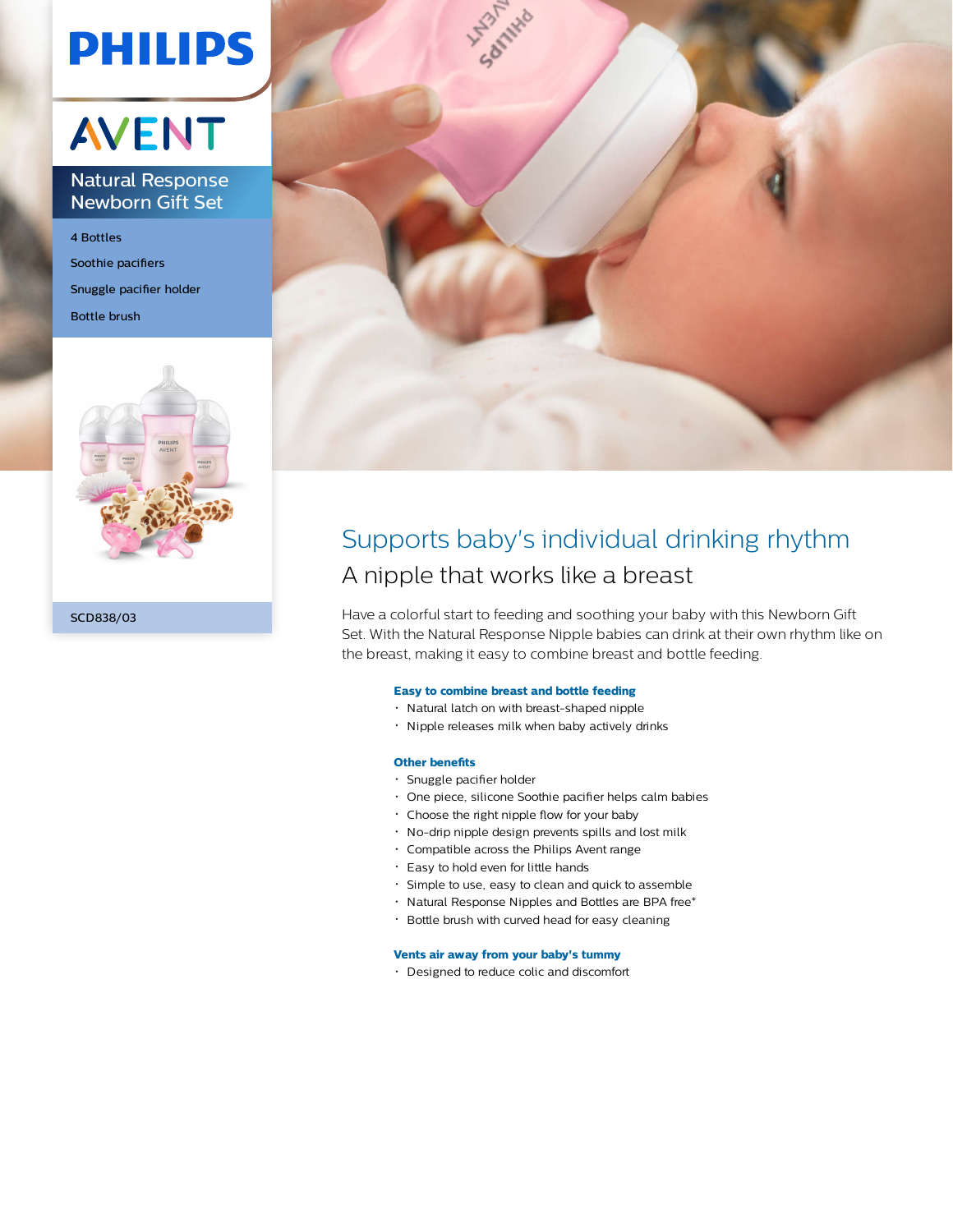## **Highlights**

#### **Natural Response Nipple**



The Natural Response Nipple works with your baby's natural feeding rhythm, making it easy to combine breast feeding and bottle feeding. The nipple has a unique opening which only releases milk when the baby actively drinks. So when they pause to swallow and breathe, the milk pauses too.

#### **No-drip nipple**



The nipple opening is designed to release milk only when the baby is feeding. So you can confidently avoid milk loss whether at home or on the go.

#### **Find the right nipple flow**

#### **Natural latch on**



The wide, soft and flexible nipple is designed to mimic the shape and feel of a breast, helping baby to latch on and feed comfortably.

#### **Anti-colic valve**



Anti-colic valve is designed to keep air away from baby's tummy during feeding, to help reduce colic and discomfort.



Every baby feeds differently, and develops at their own pace. We've designed a range of flow rates so you can find the perfect one for your baby and personalize your bottle. All of the Natural Response Nipples are made of soft silicone.

#### **Simple to use and clean**



Wide bottle neck makes filling and cleaning easy. Only a few parts for quick and simple assembly.

#### **Easy to hold**



The ergonomic bottle is easy to grip at any angle to give maximum comfort during feeding. Easy for your hands and tiny hands to hold.

#### **Snuggle pacifier holder**



Snuggle is a plush toy that helps babies find, hold and love their pacifier. It is soft and lightly weighted to help babies feel secure. Holds any Philips Avent pacifier with two options for attachment.\*

#### **Soothie pacifier**



Made of hospital grade silicone, Soothie is used by medical professionals to calm newborns. Designed with a symmetrical shape to respect your baby's palate, teeth and gums as he or she grows.\*